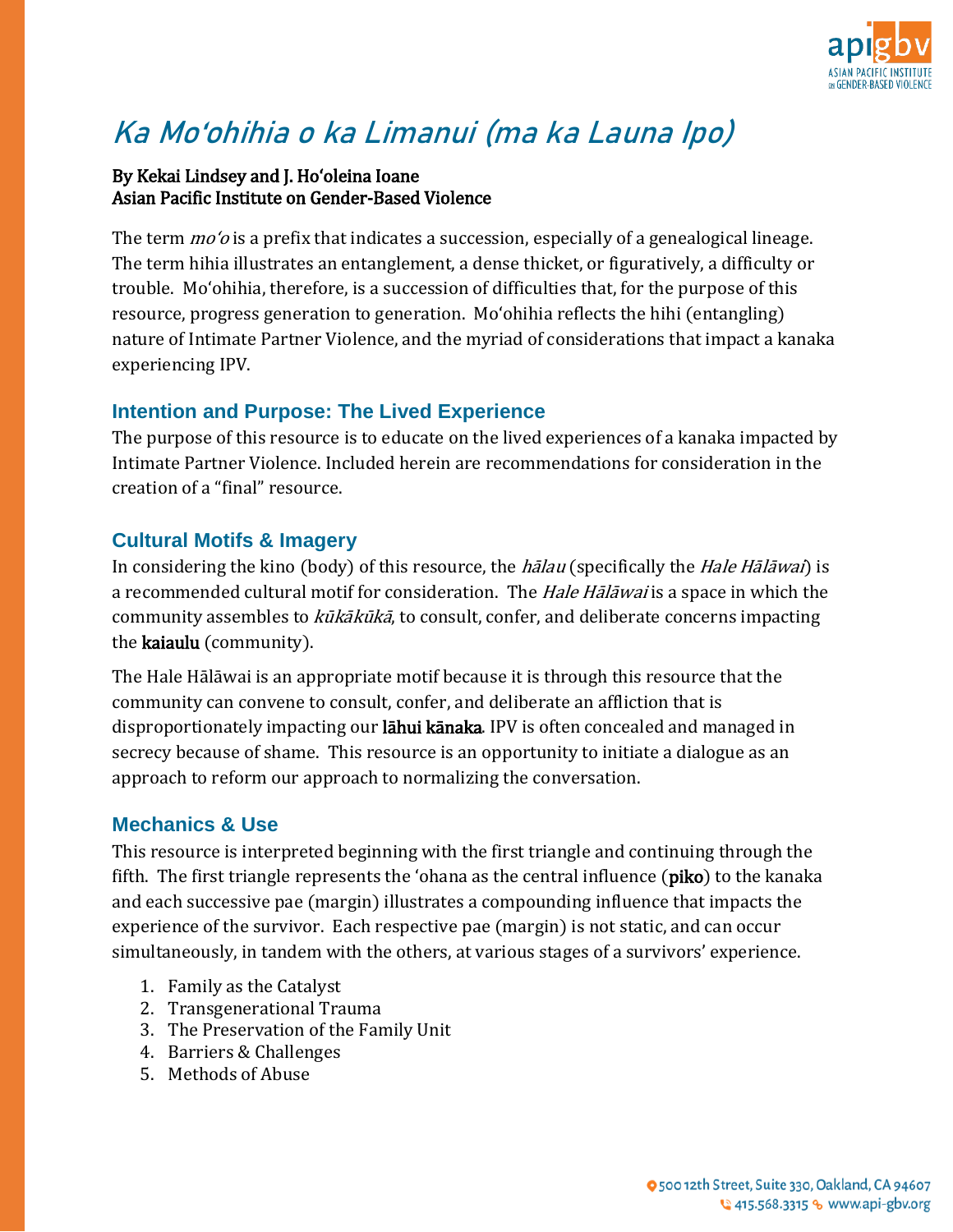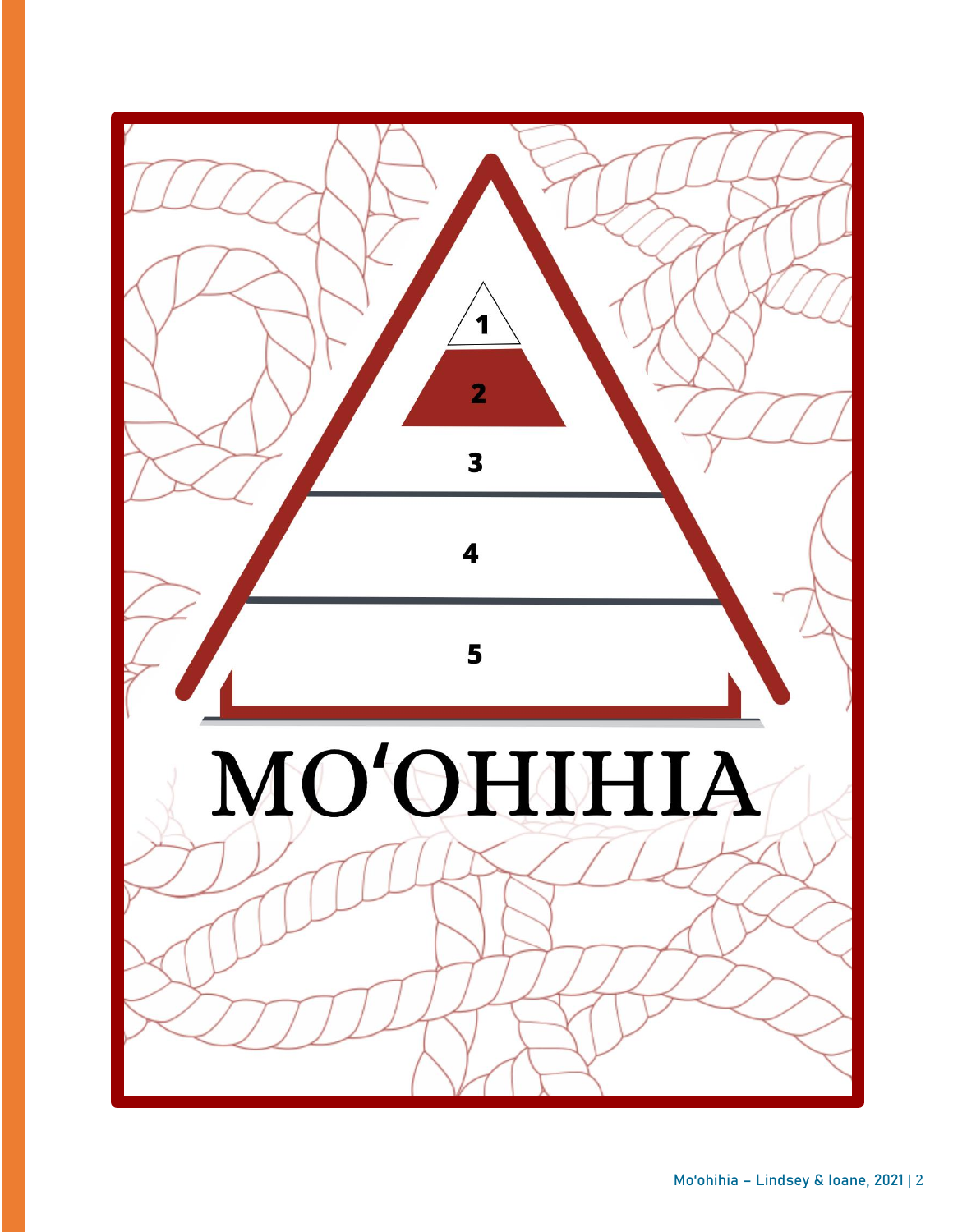# Pae ʻEkahi (1): ʻO ka ʻOhana ka Hua (Family as the Catalyst)

#### ʻO ka makua ke koʻo o ka hale e paʻa ai

The parent is the support that holds the household together. ʻŌlelo Noʻeau<sup>1</sup>

#### ʻOhana

The ʻohana (family) is integral to the development of the kanaka. The ʻohana forges our frame of reference by which we perceive, understand, and engage with our internal and external environments, to include our relationships with self and with others.

Traditionally, ʻohana is represented by the nuclear family, the extended family, and the broader community that is responsible for the maturation and care of the kanaka. ʻOhana is inclusive of generations past, present, and future. The kanaka does not exist independently, but their moʻolelo is entwined with that of their kūpuna (ancestors) and moʻopuna (generations hereafter).

ʻOhana therefore is the central unit that animates and initiates movement within every facet of the kanaka experience. ʻOhana is the piko.

#### Ka Hoʻokuanaʻike, Ka Hoʻoilina

Hoʻokuanaʻike, for the purpose of the development of this resource, is to engender and instill perspectives (and values). Hoʻoilina is the transmission of behaviors and experiences. It is recommended that these terms are considered for inclusion in the creation of the final resource.

#### Pili Mua, Pili Hope

 $\overline{a}$ 

The terms Pili Mua (related to the past) and Pili Hope (related to the hereafter) reflect the transgenerational pilina (relationship) that fastens the kanaka to their moʻokūʻauhau (genealogy). The kanaka (and subsequently the ʻohana) is the culmination and embodiment of their ancestral lineage, and within the kanaka lies the potential for generations hereafter.

> ʻO ka wā ma mua, ʻo ka wā ma hope The hereafter is informed by the past Interpretation of ʻŌlelo Noʻeau

To understand the intentional inclusion of these terms, it is necessary to offer a kanaka perspective of time and space. *Mua* is the past, and *Hope* is the future. Spatially, mua is the

<sup>&</sup>lt;sup>1</sup> Pukui, Mary Kawena, and Dietrich Varez. *'Ōlelo No'eau: Hawaiian Proverbs & Poetical Sayings*. Honolulu, Hawai'i: Bishop Museum Press, 2018.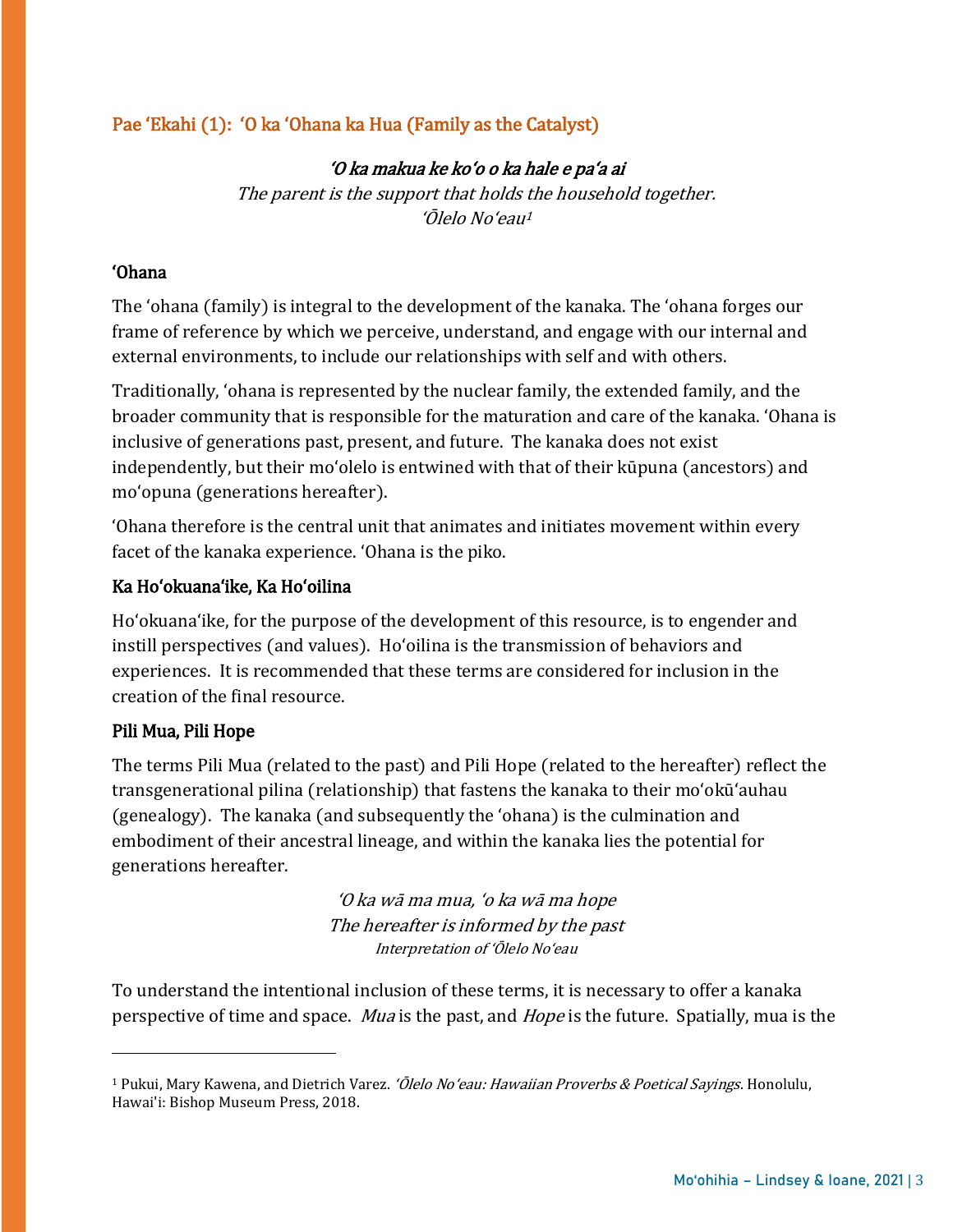space at your anterior, and hope is the space at your posterior. Paradoxically, Mua may be interpreted as both your past and the time and space before you (future) and Hope may be interpreted as both your future and the time and space behind you (past).

It is through this perspective that we assess the impact of transgenerational trauma from a kanaka perspective. The moʻolelo of our present generations are informed by the moʻolelo of previous generations and will inform that of the generations hereafter. It is recommended that these terms are considered for inclusion.

# Pae ʻElua (2): Ka Hoʻoili ʻia o ka Mōʻehaʻeha (Transgenerational Trauma)

#### Nā Mōʻehaʻeha

Trauma as a result of abuse, through observation and engagement, is both learned and imparted intergenerationally. It corrupts our understanding and expression of love, and influences our interactions within relationships. For the purpose of this analysis, trauma is defined as Nā Mōʻehaʻeha (the succession of pain, agony, and tribulation). Trauma is transmitted through the medium of the ʻohana. The transmission of trauma from one generation to another is intimately related to shame.

## Pae ʻEkolu (3): I Mau ka ʻOhana (The Preservation of the Familial Unit)

Waia nō hoʻi ka inoa o ka ʻohana The name of the family is disgraced<sup>2</sup>

#### Waia

Waia is a profound shame and disgrace that is perhaps indelible and persistent, abiding through time and traversing generations. It is engendered generation to generation to ensure the continuity of the ʻohana, as a means of preservation and safeguarding. Waia threatens the stability of the ʻohana and is a central theme to the experience of a kanaka survivor.

#### ʻIke Hewa

 $\overline{a}$ 

According to Mary Kawena Pukuʻi, "shame depends on the presence and opinions of others." "Guilt is an internalized and private feeling."<sup>3</sup> ʻIke Hewa, as defined as guilt, is an

<sup>2</sup> [Puke Wehewehe,](https://hilo.hawaii.edu/wehe/?q=waia+) Na Pukui-Elbert

<sup>3</sup> Nānā i ke Kumu, Volume II, PG 240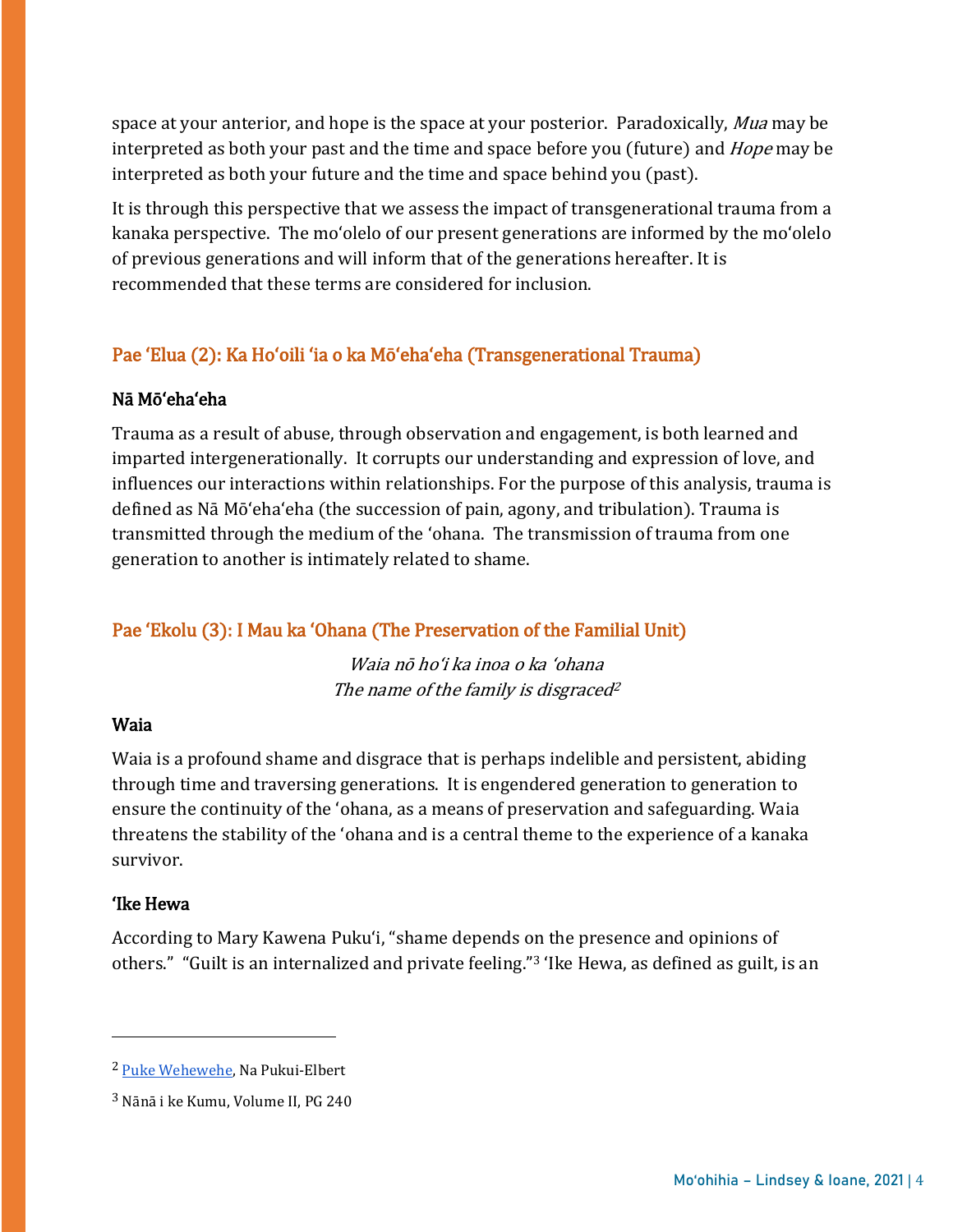element to be considered that is perhaps complimentary to waia, and intimately related to loyalty to the family.

## Kūpaʻa ma hope o ka ʻOhana

Kūpaʻa is to stand firm, and for the purpose of this resource, is to remain loyal to the family. Loyalty that is steadfast and unquestionable lends to the preservation of the familial unit. Familial relationships may be leveraged with loyalty. The negative expression of this loyalty can adversely impact the kanaka's ability to access support, resources, and safety and can contribute to the furtherance of violence and abuse. This is an additional central theme for consideration.

## Ka Hoʻomaʻamaʻa ʻia o ka Lima Ikaika, ka Hoʻomau ʻia o ka Lima Ikaika

The aforementioned elements foster an environment that is conducive to the *Ho'oma'ama'a* (normalization) and *Ho'omau* (perpetuation) of violence and abuse.

# Pae ʻEhā (4): Nā Ālaina (Dynamics, Challenges, and Barriers)

## a. Ke Noi Kōkua ʻole: to Not Seek Assistance

The value and practice of not seeking external assistance is informed by *waia*. Difficulties are expected to be managed internally within the *'ohana*, and receiving external support may reflect negatively and may be perceived as disrespectful. In addition, there is a level of waia that is associated with burdening others with personal hihia.

Distrust in government and administrative systems may also impact accessibility to assistance, resources, and support services. This absence of trust may be informed by previous personal experiences, a distrust of *haole* systems, an inability to relate to them, and a lack of familiarity (*kama'āina*) with a person or organization.

In contrast, familiarity with persons may also serve as a barrier to accessing support and resources, if the person(s) is related to or affiliated with the person perpetrating the abuse, especially in Hawaiʻi paeʻāina (Hawaiʻi archipelago) where degrees of separation may be minimal. If information is conveyed to the abuser, this may incite or heighten abuse, therefore impacting the safety of the survivor. The fear of this may prevent a kanaka experiencing abuse from seeking external support and assistance.

#### e. Ka Hunāhunā: to Conceal

The value of managing *hihia* (difficulties and conflict) internally fosters an environment that is conducive to abuse, an environment in which abuse can thrive. This value is also founded in *waia*, so as not to dishonor the name of the family. The term *hunāhunā* refers to the deliberate concealment by many persons. This term was intentionally selected to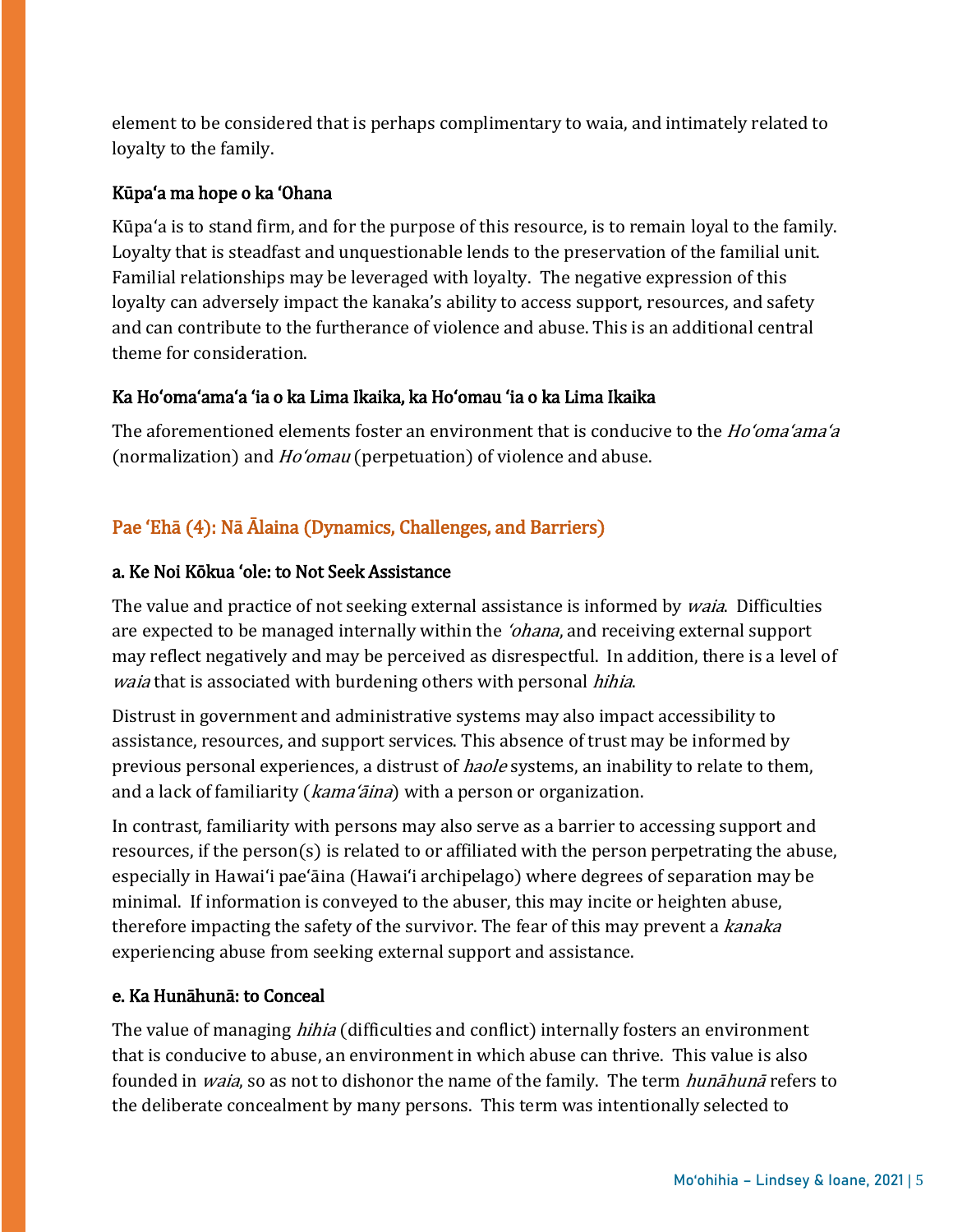reflect the larger role that the ʻohana and broader communities serve in perpetuating the concealment of abuse.

## i. I ʻOle e Mō ka Piko: So Not to Sever the Relationship with Family

Traditionally, a Mō ka Piko ceremony (also known as Moku ka Piko) is a ceremony in which the *pilina* (relationship) with a family member is severed. This severance of a relationship is likened unto death. For a kanaka experiencing IPV, the fear thereof is tangible and serves as an additional challenge. The continuity of the ʻohana is regarded as a principle consideration for the kanaka.

#### o. Nele i ke Kākoʻo ʻOle: Lacking of Support and Resources

<sup>ʻ</sup>Ohana is critical to the welfare of a kanaka experiencing abuse. Family can be a vital support, but can also be a source of *'eha* (pain). Family may also dysfunctionally leverage conditional support to exert power and control over a survivor and to dispossess their agency and autonomy. This conditional support may further isolate the kanaka experiencing abuse. Isolation from *'ohana* may also contribute to the absence of support.

<sup>ʻ</sup>Ohana may condemn and/or criticize the survivor, only further increasing the challenges of accessing support. Assigning blame to the survivor for remaining in a relationship with their abuser minimizes the extent of their experience and the intricacies of violence and abuse. Cultural values and beliefs (such as gender roles) may contribute to the manner in which abuse is perceived, and to whom responsibility is assigned to for the abusive behavior.

In addition, modern paradigms of care inadequately address the specific needs of kanaka to include the unique intricacies of cultural identity. There is a lack of engagement in  $'$ ike ku'una (traditional knowledge) and *loina ku'una* (traditional practices) when approaching trauma and care.

## u. Nā Kuleana Luhi: Familial Responsibilities

Kuleana is a responsibility that is not solely pertinent to the individual but extends beyond the self. Luhi, is to be fatigued or burdened. Figuratively, it is to care for and attend to the needs of loved ones with affection. Often the term *luhi* is used to describe a child. Familial responsibilities to include caring for children and elders are often prioritized before the safety or wellness of the individuals; to preserve stability of *nā luhi* (loved ones cared for) and to safeguard the family unit are leading values.

# h. ʻAʻohe Ala Pakele: No Path to Safety

Geographical limitations and interconnected social networks with limited degrees of separation may also impact accessibility to safety.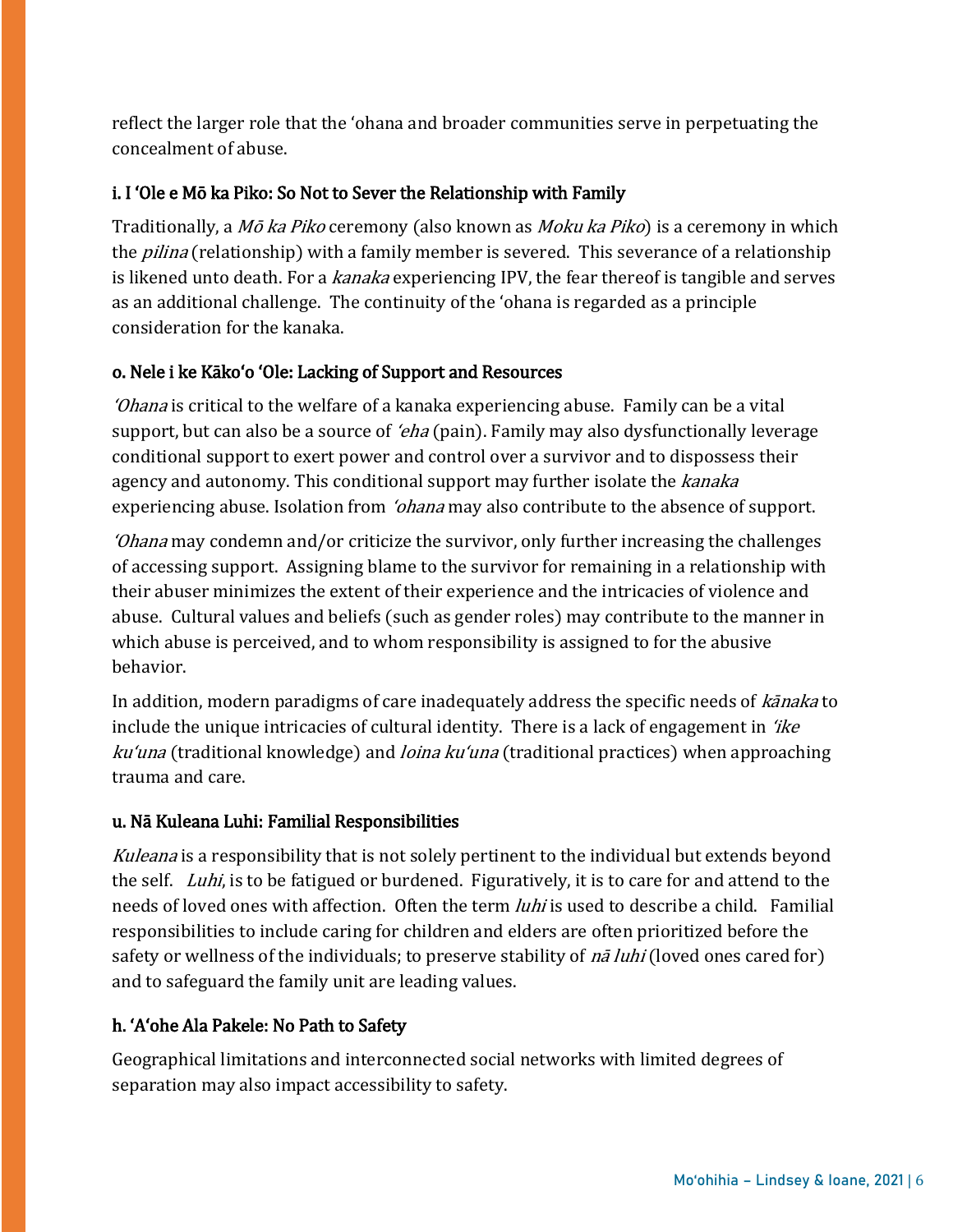# Pae ʻElima (5): Elements of Abuse

The external pae reflects elements of abuse that are recommended for consideration:

- Ka Hōʻino Mauli: Cultural Identity Abuse
- Ka Hō'ino ma ka Ho'omana: Religious Abuse
- Ka Hōʻino Na'au: Emotional Abuse
- Ka Pahili Mana'o: Mental Manipulation
- Ka Limanui: Physical Violence and Abuse; Oppression
- Ka Limanui Pākānaka: Sexual Violence

# Additional Terms for Consideration

| Ke Lima Ikaika Ho'okolonaio: Colonial Violence & Oppression |                                                     |  |
|-------------------------------------------------------------|-----------------------------------------------------|--|
| Ke Kā'ili 'ia o ka 'Āina                                    | The dispossession of land                           |  |
| Ke Kīpaku 'ia mai ke Kulāiwi aku                            | Expulsion from ancestral lands                      |  |
| 'A'ohe Kahua Pa'a                                           | No established foundation (upon which to<br>thrive) |  |
| Ke Kauka'i i ka 'Ōnaehana Paikāloa'a                        | Dependence on capitalism                            |  |
| Ke Kāpae 'ia o ka 'Olelo                                    | The elimination of (Hawaiian) language              |  |
| Ka Ho'oūpē 'ia o Nā Mēheuheu Ku'una                         | The degradation of traditional culture              |  |
| Ka Ho'ohaole 'ia                                            | Foreignization (of Hawaiians)                       |  |
| Ka 'Ilikole                                                 | Poverty                                             |  |
| Ka Hei                                                      | Addiction                                           |  |
| Ka Pāma'i                                                   | To be susceptible to disease                        |  |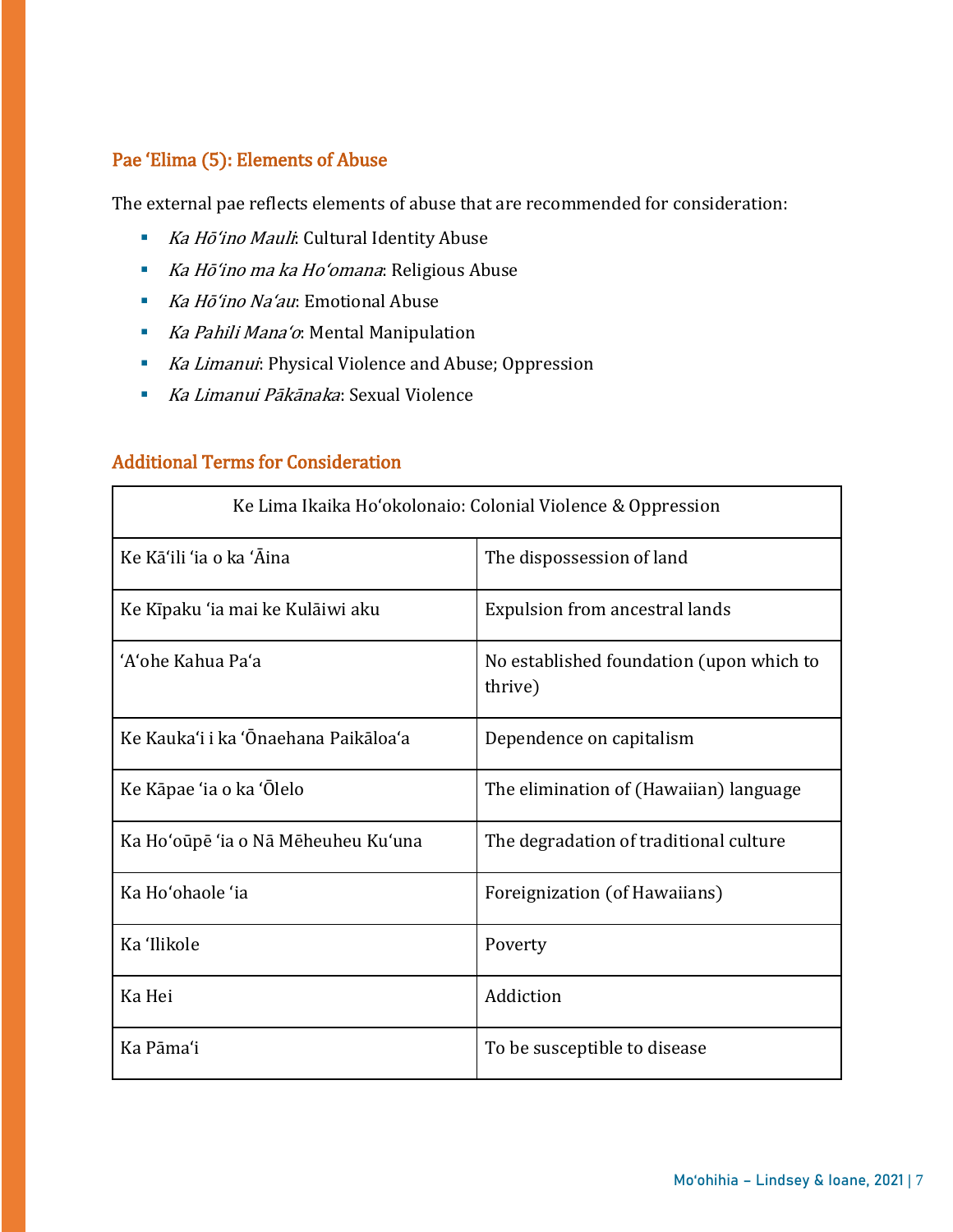# **Glossary of Terms for Resource**

Terms listed below are not literal translations, but rather interpretations by the authors in the relative context of this resource, as informed by **Hawaiian dictionaries**. Please click the ʻōlelo Hawaiʻi term to view a full definition listed in Hawaiian dictionaries.

| Pae            | 'Ōlelo Hawai'i                             | <b>English Interpretation</b>                                                                                              |
|----------------|--------------------------------------------|----------------------------------------------------------------------------------------------------------------------------|
| Pae 'Ekahi (1) | Ka 'Ohana                                  | nuclear & extended family,<br>and broader community<br>that is responsible for the<br>maturation and care of the<br>kanaka |
|                | <b>Ka Pili Mua</b>                         | Concerning or relating to<br>the past                                                                                      |
|                | <u>Ka Pili Hope</u>                        | Concerning or relating to<br>the hereafter                                                                                 |
| Pae 'Elua (2)  | Nā Mō'eha'eha                              | a succession or series of<br>pain, trauma                                                                                  |
|                | <b>Ka Waia</b>                             | profound shame and<br>disgrace, dishonor                                                                                   |
|                | <u>Ke Kūpa'a ma Hope o ka</u><br>'Ohana    | to remain steadfast and<br>loyal to family                                                                                 |
| Pae 'Ekolu (3) | <u>Ka Hoʻoma'ama'a 'ia o ka</u><br>Limanui | The normalization of<br>violence                                                                                           |
|                | Ka Ho'omau 'ia o ka Limanui                | The perpetuation of<br>violence                                                                                            |
|                | Nā Ālaina                                  | <b>Barriers and Challenges</b>                                                                                             |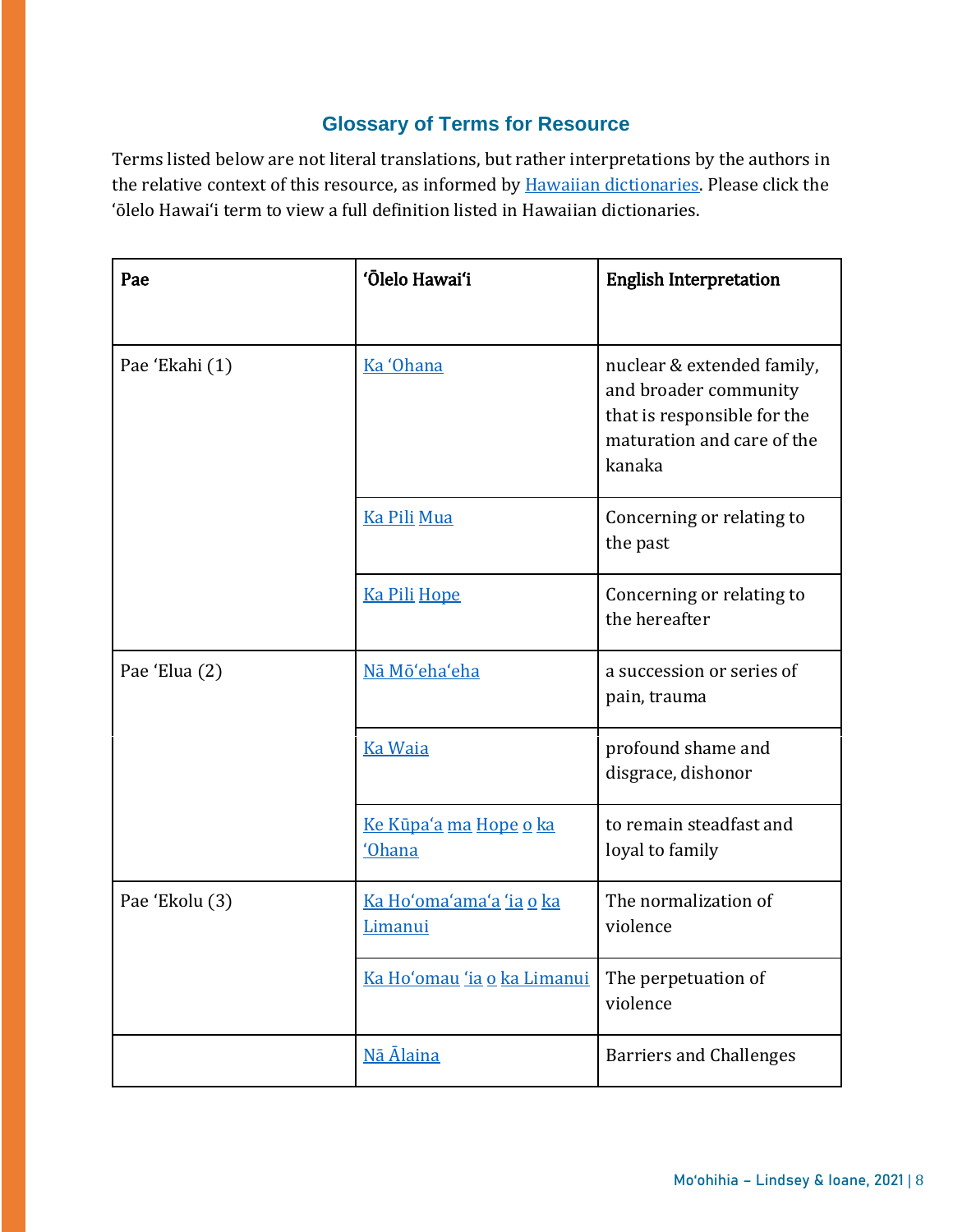| Pae 'Ehā (4)   | Ke Noi Kōkua 'ole     | To not ask for help                                                   |
|----------------|-----------------------|-----------------------------------------------------------------------|
|                | Ka Hunāhunā 'Ōhuna    | To conceal (as by many)                                               |
|                | I 'ole e Mō ka Piko   | so as not to sever familial<br>relationships                          |
|                | Nele i ke Kāko'o 'ole | Inadequate access to<br>support and resources                         |
|                | Nā Kuleana Luhi       | Familial responsibilities of<br>caring for children (elders,<br>etc.) |
|                | 'A'ohe Ala Pakele     | No path to safety                                                     |
| Pae 'Elima (5) | Ka Hō'ino Mauli       | <b>Cultural Identity Abuse</b>                                        |
|                | Ka Hō'ino Na'au       | <b>Emotional Abuse</b>                                                |
|                | Ka Pahili Mana'o      | Mental Abuse &<br>Manipulation                                        |
|                | Ka Limanui            | <b>Physical Violence</b>                                              |

# **Additional Terms**

Terms listed below are not literal translations, but rather interpretations by the authors in the relative context of this resource, as informed by **Hawaiian dictionaries**. Please click the ʻōlelo Hawaiʻi term to view a full definition listed in Hawaiian dictionaries.

| 'Ōlelo Hawai'i  | English                                   |
|-----------------|-------------------------------------------|
| <b>Ka Haole</b> | Foreign, western, "white"                 |
| <b>Ka Hihia</b> | Entanglement; Figuratively "Difficulties" |
| Ka Hihi         | Entangle                                  |